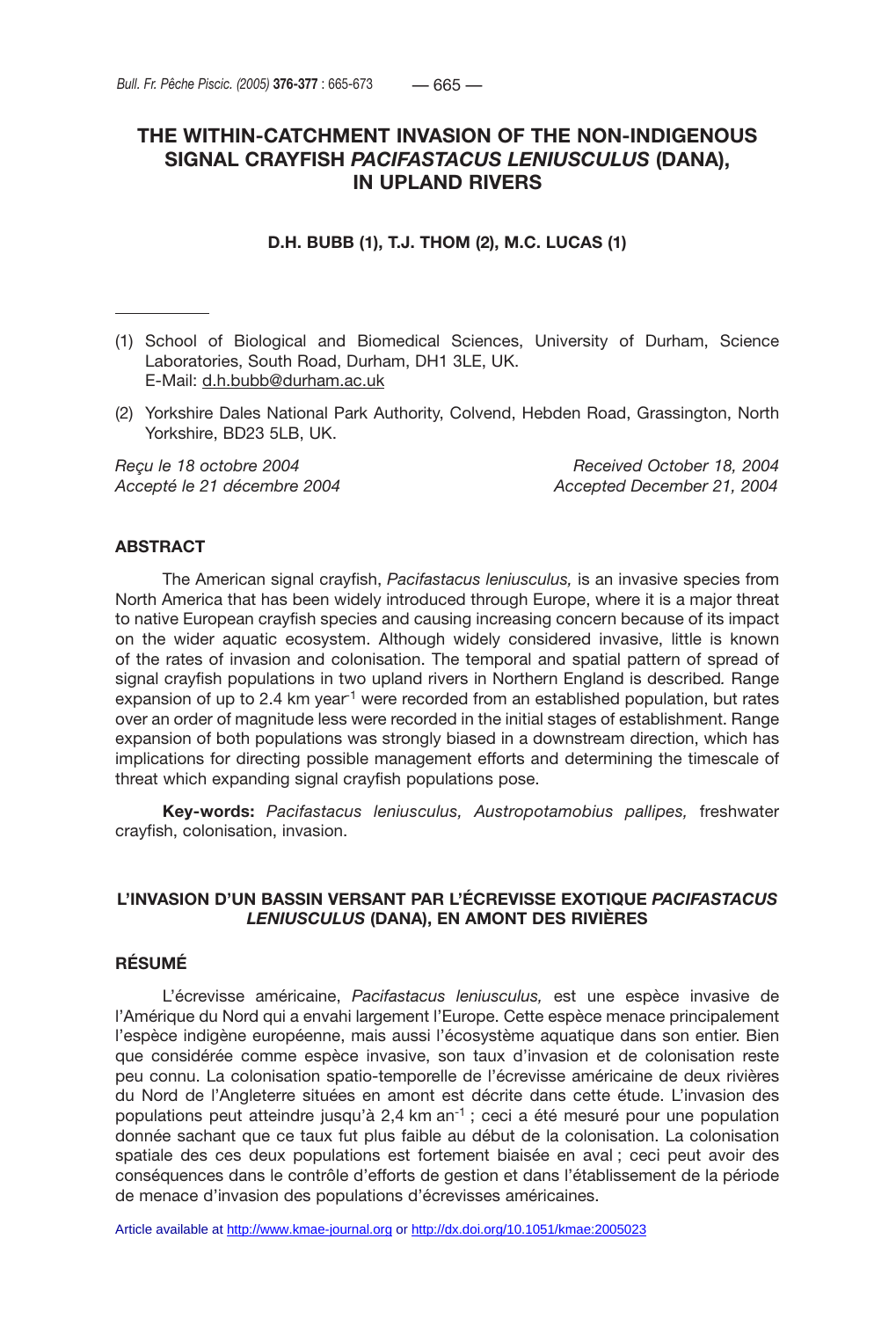**Mots-clés :** *Pacifastacus leniusculus, Austropotamobius pallipes,* écrevisse exotiques, invasion.

# **INTRODUCTION**

Crayfish are among the most widely introduced aquatic invertebrates; their global distribution has been significantly modified by humans (HOLDICH, 2002). Through a combination of large size, broad feeding habitats and high densities attained, their introduction to new habitats can have a significant impact on the aquatic environment (NYSTRÖM and STRAND, 1996; NYSTRÖM, 2002; DORN and WOJDAK, 2004). The introduction of North American crayfish species into Europe has been partially responsible for severe declines in indigenous European species (HENTTONEN and HUNER, 1999; HOLDICH, ROGERS and REYNOLDS, 1999) through a combination of transfer of crayfish plague *Aphanomyces astaci* and competitive displacement of native European species.

The signal crayfish is among the most widely introduced crayfish species. Endemic to western North America, it has been introduced to over 20 countries in Europe since the 1960's. The continued spread of signal crayfish within and between catchments is causing further losses of indigenous European crayfish stocks (HOLDICH, ROGERS and READER*,* 1995) and has the potential for substantial disruption of river ecosystems (GUAN and WILES, 1997; NYSTRÖM, 1999; NYSTRÖM, 2002; STATZNER, PELTRET and TOMANOVA, 2003).

The distribution of non-indigenous crayfish species in Europe has been described on a national basis (HOLDICH, 2002) and in some cases at a more local scale (SIBLEY *et al.,* 2002). There is however, little information on the within-catchment colonisation and expansion of non-indigenous crayfish populations. With populations of non-indigenous crayfish now present in the majority of catchments in England (SIBLEY, BRICKLAND and BYWATER*,* 2002) and large numbers of introduced populations of crayfish present across Europe (HOLDICH, 2002) within-catchment range expansion is likely to become of increasing importance as populations of non-indigenous crayfish become established and disperse. Knowledge of the spatial and temporal patterns of species invasions can provide valuable information, which may aid understanding of the invasion mechanisms operating and the likely consequences of the introduction (HACKER *et al.,* 2001; MEINESZ *et al.*, 2001). This knowledge is of key importance in assessing the timescale of the threat that signal crayfish pose to native crayfish populations and the wider aquatic ecosystem, and in the formulation of any possible management strategies.

Here we report the colonisation and expansion of two populations of introduced signal crayfish in upland rivers in Northern England. Both rivers have historically been considered important rivers for the native endangered white-clawed crayfish with extensive and abundant populations reported. The invasion of signal crayfish in one of the rivers has already caused the loss of several white-clawed crayfish sub-populations and their continued expansion has the potential to cause further losses of riverine populations of white-clawed crayfish.

## **SITE HISTORY AND CHARACTERISTICS**

The rivers Wharfe and Ure are major tributaries of the Yorkshire Ouse that discharges into the Humber estuary on the east coast of England. The Wharfe and Ure both rise as a series of streams at an altitude of over 600 m in the Pennine Hills (Yorkshire Dales) where they have adjacent catchments. The flows of the upper River Ure and Wharfe are dominated by surface water flow, they are considered flashy with both rivers responding rapidly to rainfall.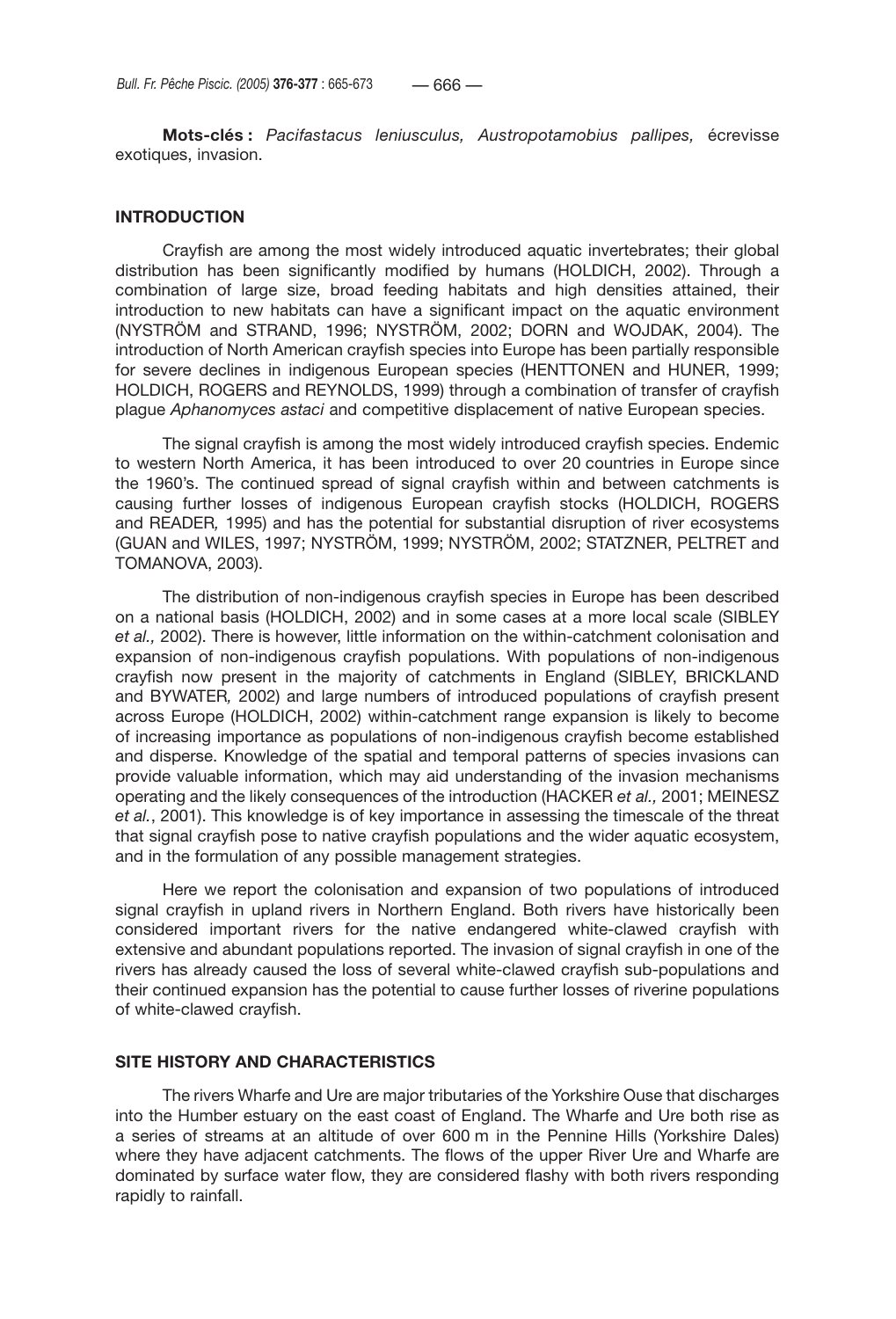In common with many introductions of signal crayfish the initial introductions in both rivers were made into apparently contained lakes for the purposes of control of aquatic vegetation and supplying the restaurant trade. Populations of signal crayfish developed within these lakes and individuals moved through the outflows to establish wild riverine populations, the expansion of which is described here.

## **River Wharfe**

Signal crayfish were first introduced into trout fishing lakes adjacent to the River Wharfe in 1983. The lakes are close (< 20 m) to White Beck a tributary of the River Wharfe, and the lake outlet discharges directly into it. Signal crayfish became established in the fishing lakes and moved relatively unhindered through the outflow and via White Beck into the Wharfe. Signal crayfish had become established in White Beck by 1987 and were captured in the River Wharfe at the confluence with White Beck in 1990 (PEAY, 1997). By 1995 signal crayfish were recorded 4.1 km downstream of the confluence of White Beck with the Wharfe. In 1997 signal crayfish were recorded 9.0 km downstream of the confluence (PEAY, 1997).

## **River Ure**

Signal crayfish were introduced into a small trout fishing lake adjacent to the River Ure in the late 1980s. The sole outflow of the fishing lake is a small underground pipe which discharges via a small fish farm into the Ure. Signal crayfish were first recorded in the Ure in 1997, close to where the fish farm discharges. A preliminary survey, involving hand-searching within likely refuges and capturing disturbed crayfish, was undertaken in 1997 (ROGERS, 1998); low numbers of signal crayfish were recorded over a total linear range of 100 m centred around the discharge pipes (ROGERS, 1998).

# **METHODS**

All surveying for crayfish within the Ure and Wharfe was conducted by hand searching. Sites were selected that would provide abundant refuges for crayfish and which could be effectively and safely searched by surveyors. All sites that were searched consisted of relatively unembedded cobble and boulder substrate that provided potential refuges in areas of low turbidity and were less than 0.6 m deep. Survey work was carried out during periods of low discharge when water clarity was high. During searching any crayfish seen were caught if possible. Captured crayfish were identified, sexed, the carapace length measured and any missing or regenerating chelae recorded.

### **River Wharfe**

In 2001 and 2002 a general survey was carried out in a 40 km stretch of river around the introduction focus, during 2003 finer scale surveying (approximately 500 m apart) was carried out at the upstream and downstream extent (approximate location identified in 2001-2002). Surveys were undertaken between May and September in all years, a total of 34 sites were surveyed for crayfish. A combination of timed effort hand-searching (1 person-hr) and fixed area searches was used to survey sites. In fixed area searches (quadrate 0.49 m<sup>2</sup>) a total of between 12.25 and 24.50 m<sup>2</sup> of streambed was searched per site.

# **River Ure**

Surveying was carried out on the River Ure in the area surrounding the source of the introduction of signal crayfish into the river. Surveys were carried out in August - September in 2001, 2002 and 2003. At each selected site 0.5 person-hour searches were conducted. A total of 30 sites were searched in 2001, 26 in 2002 and 24 in 2003. Eighteen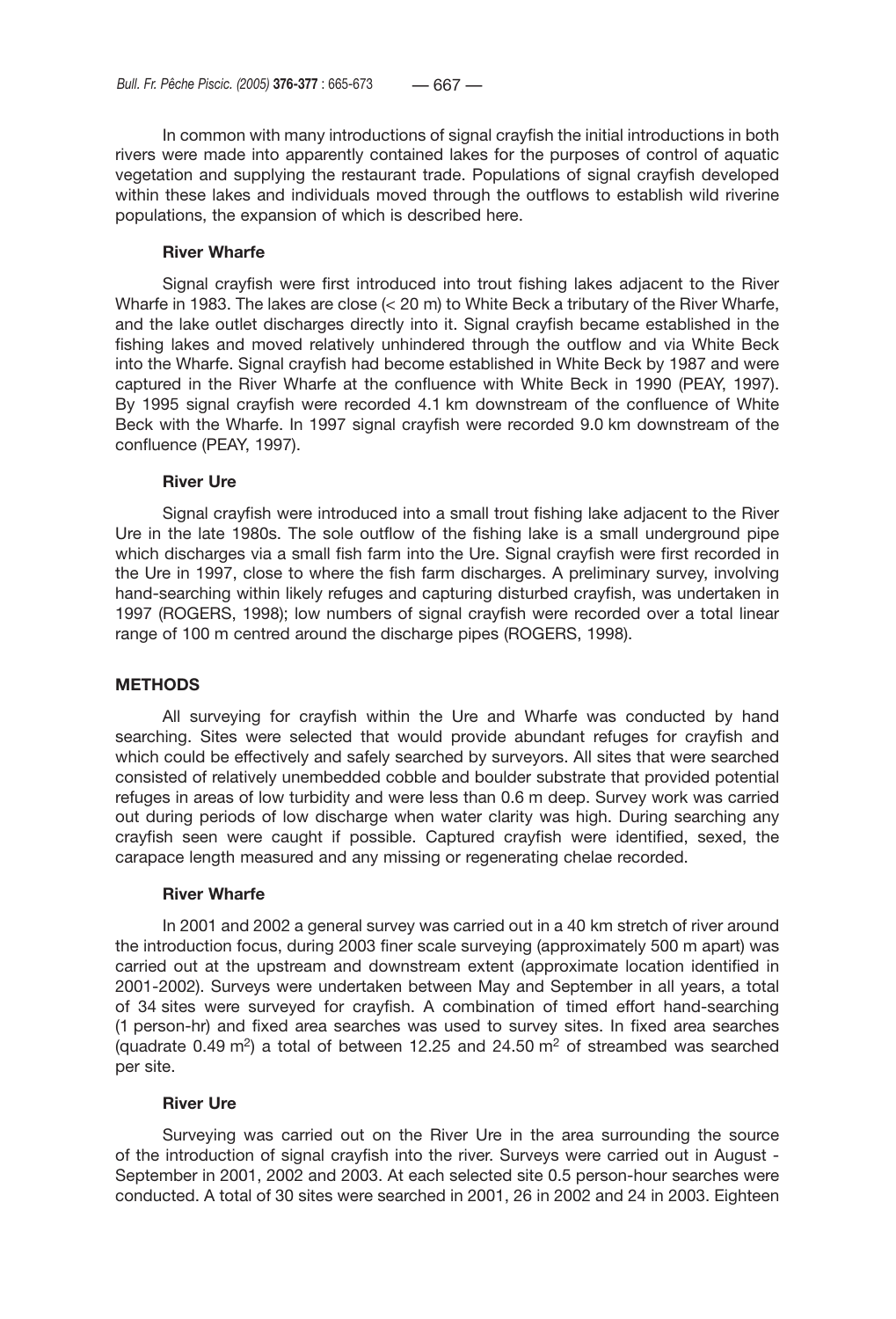of the selected sites were searched in all years. Sites upstream and downstream of those surveyed in 2001 were included in the surveys during 2002 and 2003 to ensure sampling of the expanding population across its full distribution.

All distances relating to recorded crayfish distributions refer to distances along the midline of the river. Distances from the source of introduction refer to distances upstream and downstream along the Ure and Wharfe. The source of introduction on the River Ure was taken as the midpoint between the two outflows from the fish farm and on the River Wharfe the source of the introduction was taken as the confluence of White Beck with the Wharfe.

# **RESULTS AND DISCUSSION**

The colonisation of the upper Wharfe by signal crayfish has been rapid. From the first records of signal crayfish in the Wharfe in 1990, the population has now (2003) expanded at least 23.3 km downstream and 6.1 km and 4.6 km upstream in the Skirfare and in the Wharfe respectively (Figure 1) from the source of introduction. This represents an average rate of downstream range expansion of 1.8 km year<sup>1</sup>, and upstream range expansion of 0.47 km year<sup>-1</sup>and 0.35 km year<sup>-1</sup> in the Skirfare and Wharfe respectively. The rate of downstream expansion of the signal crayfish population appears to have increased since introduction. In 1997 they were recorded a maximum of 8.9 km downstream (PEAY, 1997; 1990-1997 downstream expansion 1.27 km  $yr^{-1}$ ), yet in the next six years the population has colonised a further 14.4 km. (1997-2003 downstream expansion 2.4 km yr<sup>-1</sup>; Figure 1). The temporal pattern of upstream colonisation within the Wharfe is unclear with no surveys undertaken between introduction and those reported here.

The current rate of population range expansion in the Wharfe ( $>$  2 km year<sup>-1</sup>) appears to be high although comparisons with other rivers are difficult due to the lack of published



### **Figure 1**

**Expansion of the signal crayfish population in the River Wharfe. Arrow A denotes introduction site (1990 first recorded presence of signal crayfish in Wharfe; 1997 downstream distribution data from PEAY (1997); 2003 information from this study).**

### **Figure 1**

**Invasion de la population d'écrevisse américaine dans la rivière Wharfe. La flèche A montre le site d'introduction (en 1990, premier enregistrement de la présence de l'écrevisse américaine dans le Wharfe ; en 1997, distribution en aval données de PEAY (1997) ; en 2003, données de cette étude).**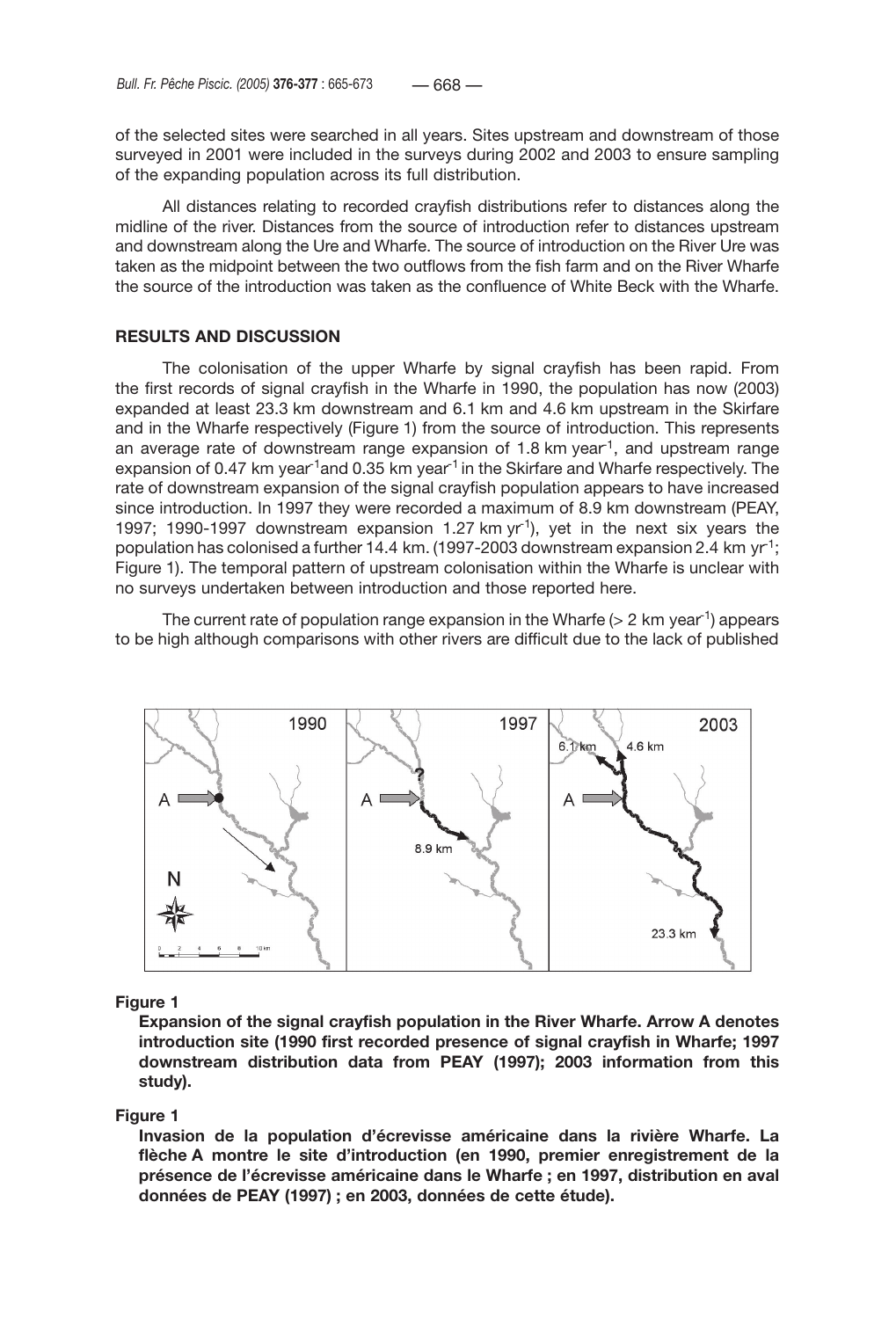information. Rates of population range expansion of 1 km year<sup>1</sup> have been reported from the River Wreake (HOLDICH, ROGERS and READER*,* 1995) and 1.1 km year-1 from the River Great Ouse (GUAN and WILES, 1999), both lowland rivers in central England.

In contrast to the rapid colonisation of the Wharfe by signal crayfish, the expansion of the population within the Ure appears to be occurring at a slower rate. From initial records of signal crayfish within the Ure in 1996, they have now colonised 0.4 km upstream and 1.28 km downstream from the source of introduction. This represents an average rate of downstream expansion of the population of 0.18 km year-1 and upstream expansion of 0.06 km year-1. The rate of population expansion was not constant between 1996-2003. Between 1996 and 2001 the signal crayfish occupied 0.57 km linear distance, representing an increase in range of 0.12 km  $yr<sup>-1</sup>$  whilst between 2001 and 2003 the recorded range increased to 1.68 km, an increase in range of 0.55 km  $yr<sup>1</sup>$  between 2001-2003 (Figure 2).

In all years there was a general decline in the numbers of crayfish recorded during each timed search with distance from the source of introduction, in both upstream and downstream directions with a more rapid decline in numbers upstream (Figure 2). At the 18 sites surveyed in 2001 and 2003 there was a significant increase (Wilcoxon Signed Ranks Test,  $T = 17$ ,  $P < 0.05$ ) in abundance of crayfish between these years.

The comparatively slow rate of expansion of the Ure population may be due to the Ure population currently being in lag phase. Introduced species are frequently observed showing slow initial spread followed by rapid expansion in distribution (SHIGESADA and KAWASAKI, 1997). The slow initial spread of the Ure population contrasts with the apparently fast expansion of the Wharfe population with little apparent lag. This may be attributed to differences in the initial propagule pressure. Although no quantitative information exists on the numbers of crayfish moving from the fishing lakes into the rivers, the access to the Wharfe from the lake population is comparatively unconstrained, by contrast to the situation on the Ure where crayfish have to pass through an underground pipe for 1 km. This is believed to have led to significantly greater numbers of signal crayfish moving into the Wharfe and contributed to comparatively quick establishment and spread of the Wharfe population compared to the situation in the Ure.

On both rivers there was a strong bias towards downstream colonization (upstream: downstream ratio of distance colonized from source of introduction; Wharfe 1:3.8, Ure 1:3.2) with the distance colonized downstream over three times the distance colonised upstream. This contrasts with records from lowland rivers (HOLDICH, ROGERS and READER*,* 1995; GUAN and WILES, 1999) in which expansion was only weakly biased in a downstream direction. The higher gradient of upland rivers is associated with an increased number of riffles and falls, which whilst not forming an absolute barrier to signal crayfish moving upstream may have a reduced permeability to upstream movements (BUBB, 2004) contributing to the observed reduced upstream expansion. Higher gradient is also associated with higher mean water velocity (WETZEL, 2001), this may potentially also contribute to the downstream bias in colonization.

The downstream expansion in range of signal crayfish in the Wharfe appears to have caused the progressive loss of populations of the native white-clawed crayfish where they come into direct contact. White-clawed crayfish were previously present almost continually through the main river from downstream of the site of signal crayfish introduction (PEAY 1997), but in 2003 were only recorded from 12 km downstream of the site of introduction. Upstream of the site of signal crayfish introduction the situation is unclear and there are no recent records of white-clawed crayfish. In 2003 an extensive mixed zone of whiteclawed and signal crayfish was recorded. A mixed zone of white-clawed crayfish and signal crayfish was recorded over the lower 14.4 km of the signal crayfish population. White-clawed crayfish were present downstream of the mixed zone. The change from a signal only population to a white-clawed only population can be described by a logistic curve (Figure 3;  $R^2 = 0.988$ ,  $P < 0.0001$ ).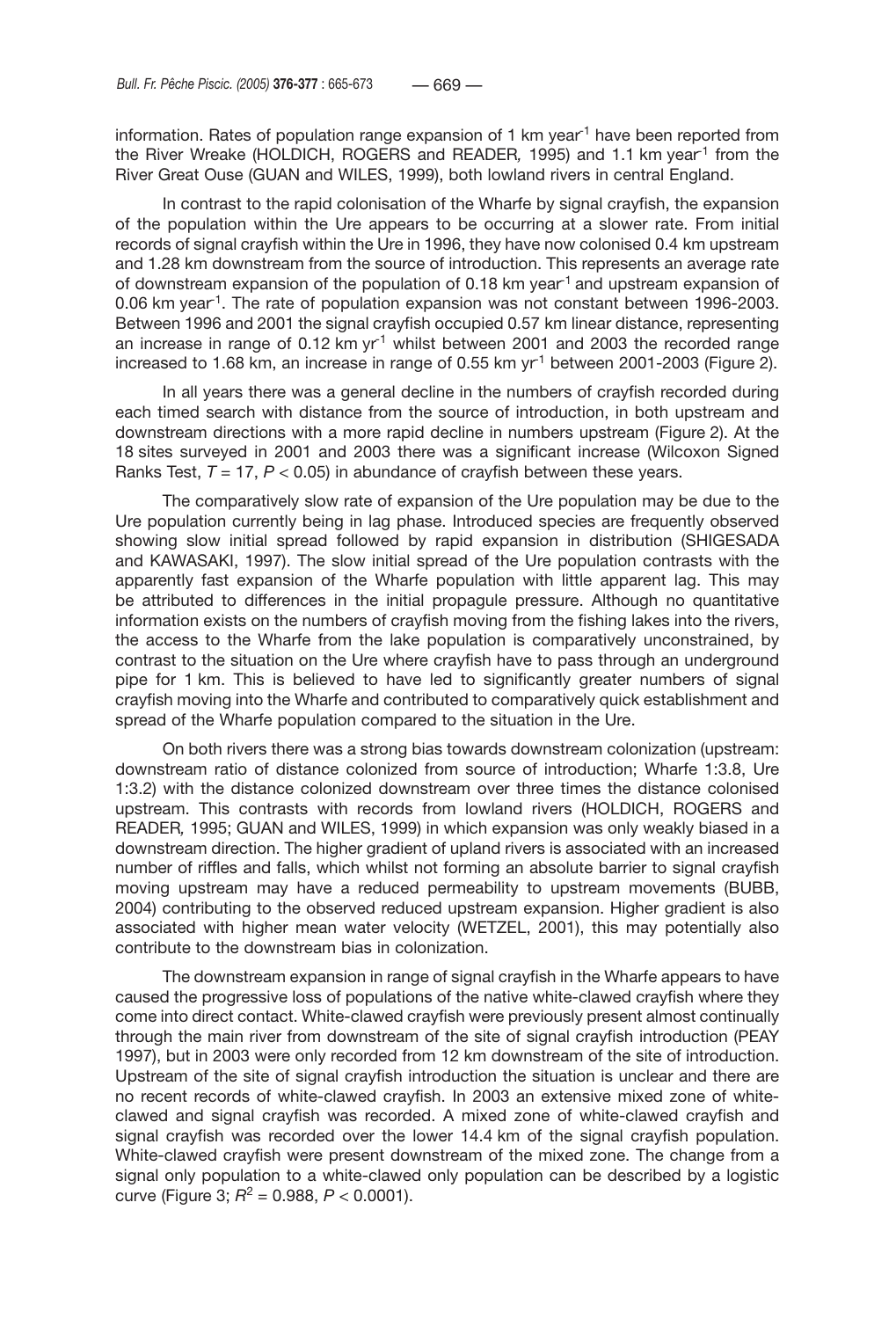

#### **Figure 2.**

**a – Number of signal crayfish recorded in 2001, 2002 and 2003 during standardised effort (0.5 person hours) searches of the Ure, with increasing distance upstream (+ ve) and downstream (– ve) from the source of introduction. b – Maximum recorded upstream and downstream distribution of signal crayfish, River Ure, 2001-2003. Arrow denotes introduction site. Map data ordnance survey.**

#### **Figure 2**

**a – Nombre d'écrevisses américaines enregistrées en 2001, 2002 et 2003 pendant l'effort normalisé (0,5 personne heure) recherche dans l'Ure, avec l'augmentation de la distance en amont (+ ve) et en aval (– ve) depuis la source d'introduction. b – Distribution maximum de l'écrevisse américaine, enregistrée en amont et en aval, dans la rivière Ure, 2001-2003. La flèche montre le site d'introduction. Carte issue de l'institut national de Grande-Bretagne.**

The development of a mixed population of white-clawed and signal crayfish as observed on the Wharfe is relatively uncommon. Although signal crayfish now exist in many waters previously occupied by European crayfish, in most cases the native European crayfish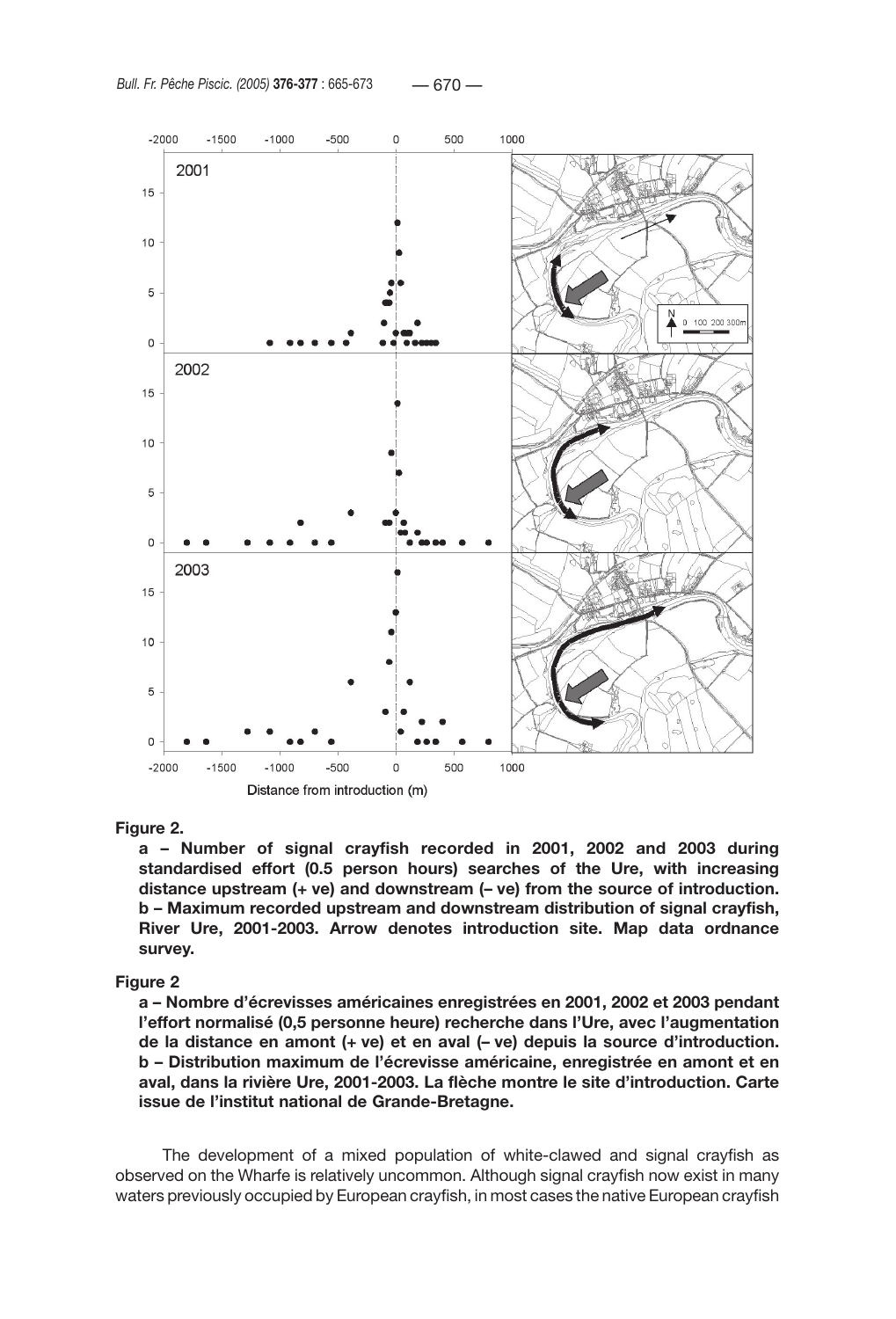

Downstream distance from source of introduction (km)

# **Figure 3**

**Change in ratio of signal crayfish to white-clawed crayfish in mixing zone with increasing distance from site of signal crayfish introduction downstream in 2003**  in the River Wharfe. (Logistic Curve  $r^2 = 0.988$ ,  $P < 0.0001$ ).

# **Figure 3**

**Modification du rapport de l'écrevisse américaine sur l'écrevisse européenne dans une zone mixte, avec croissance des distances du site d'introduction de l'écrevisse américaine en 2003, dans la rivière Wharfe (Courbe logistique r2 = 0,988,** *P* **< 0,0001).**

have been eliminated by crayfish plague *Aphanomyces astaci* for which signal crayfish have acted as a vector, with little or no direct contact between the two species. In the limited number of cases in which signal crayfish have formed mixed populations with white-clawed crayfish, without any apparent transmission of crayfish plague to white-clawed crayfish, the loss of white-clawed crayfish has occurred over several years (HOLDICH, ROGERS and READER*,* 1995). The local extinction of white-clawed crayfish in the Wharfe appears to occur 6-7 years after the first colonisation by signal crayfish. This rate of extinction of whiteclaws is similar to that described in other mixed populations (HOLDICH, ROGERS and READER*,* 1995; HOLDICH and DOMANIEWSKI, 1995) although the published information on lotic mixed signal and white-clawed crayfish populations is not very detailed (HOLDICH, ROGERS and READER*,* 1995). In Europe two mixed populations of apparently plague-free signal crayfish with noble crayfish *Astacus astacus* have been documented. In a Swedish lake signal crayfish rapidly displaced noble crayfish over a five-year period (SÖDERBÄCK, 1991; 1995) whilst in contrast the same two species have cohabited in a Finnish lake for over 20 years (WESTMAN, SAVOLAINEN and PURSIANINEN*,* 1993).

Further expansion of the signal crayfish populations in the Wharfe and Ure is predicted. This will almost certainly lead to the continued loss of populations of white-clawed crayfish from the main channel of the Wharfe catchment. Populations of white-clawed crayfish are present downstream along the River Wharfe almost as far as the tidal limit (HOLDICH and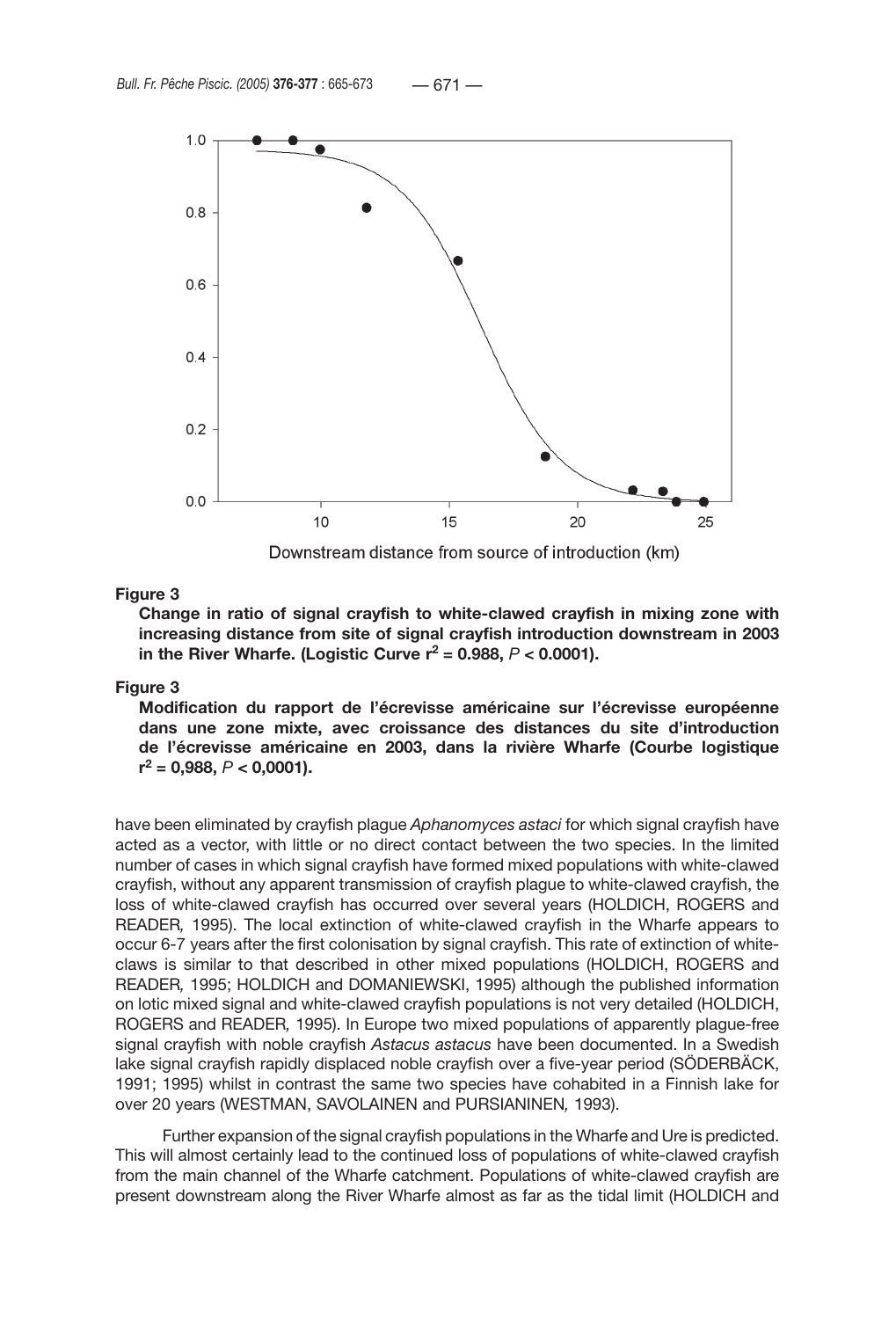ROGERS, 1995). In contrast to the Wharfe where white-clawed populations are downstream of the signal crayfish population, in the Ure the majority of white-clawed populations are upstream from the signal crayfish population. White-clawed crayfish are abundant several kilometres upstream of the signal crayfish population in the Ure and are widely distributed along the upper Ure and its tributaries (C. Williams pers. com.). The upstream expansion of the signal crayfish population in the Ure seems likely to lead to some direct contact between white-clawed and signal crayfish, with the probable result of loss of sub-populations of white-clawed crayfish. The extent that signal crayfish will continue to colonise upstream is unclear. Several weirs and substantial natural waterfalls occur upstream of the signal crayfish population and below abundant white-clawed crayfish populations. It is possible that these may prevent or slow the upstream expansion of signal crayfish. A detailed understanding of the role of flow and obstructions on the movement and colonisation ability of signal crayfish is required for predictions to be made regarding the upstream colonisation and fate of whiteclawed crayfish in the Ure. Given the comparatively slow upstream colonisation of signal crayfish in both rivers, the greatest immediate threat to populations of white-clawed crayfish in the upper Ure from signal crayfish appears to be from the possibility of new introductions and resultant foci of invasion upstream of the parent signal crayfish population.

## **ACKNOWLEDGEMENTS**

We are grateful to all who assisted with the survey work and to Sylvie GAUDRON for the French translation. The project was partially funded by Yorkshire Dales National Park Authority and the Environment Agency. DHB was in receipt of a University of Durham studentship.

## **REFERENCES**

- BUBB D.H., 2004. Spatial ecology of white-clawed crayfish *Austropotamobius pallipes*  and signal crayfish *Pacifastacus leniusculus* in upland rivers, Northern England. PhD thesis, University of Durham, UK, 180 p.
- DORN N.J. and WOJDAK J.M., 2004. The role of omnivorous crayfish in littoral communities. *Oecologia, 140,* 150-159.
- GUAN R.-Z. and WILES P.R., 1997. Ecological impact of introduced crayfish on benthic fishes in a British lowland river. *Conservation Biol., 11*, 641-417.
- GUAN R.-Z. and WILES P.R., 1999. Growth and reproduction of the introduced crayfish *Pacifastacus leniusculus* in a British lowland river. *Fisheries Research*, *42*, 245-259.
- HACKER S.D., HEIMER D., HELLQUIST C.E., REEDER T.G., REEVES B., RIORDAN T.J., DETHIER M.N., 2001. A marine plant (*Spartina anglica*) invades widely varying habitats: potential mechanisms of invasion and control. *Biological Invasions, 3*, 211- 217.
- HENTTONEN P. and HUNER J.V., 1999. The introduction of alien species of crayfish in Europe: a historical introduction. *In*: Crayfish in Europe as alien species: how to make the best of a bad situation? GHERARDI F., HOLDICH D.M. (Eds), 13-22, A.A. Balkema, Rotterdam.
- HOLDICH D.M., 1999. The negative effects of established crayfish introductions. *In*: Crayfish in Europe as alien species: how to make the best of a bad situation? GHERARDI F., HOLDICH D.M. (Eds), 31-49, A.A. Balkema, Rotterdam.
- HOLDICH D.M., 2002. Distribution of crayfish in Europe and some adjoining countries. *Bull. Fr. Pêche Piscic, 367*, 611-650.
- HOLDICH D.M. and DOMANIEWSKI J.C.J., 1995. Studies on a mixed population of the crayfish *Austropotamobius pallipes* and *Pacifastacus leniusculus* in England. *Freshwater Crayfish*, *10*, 37-45.